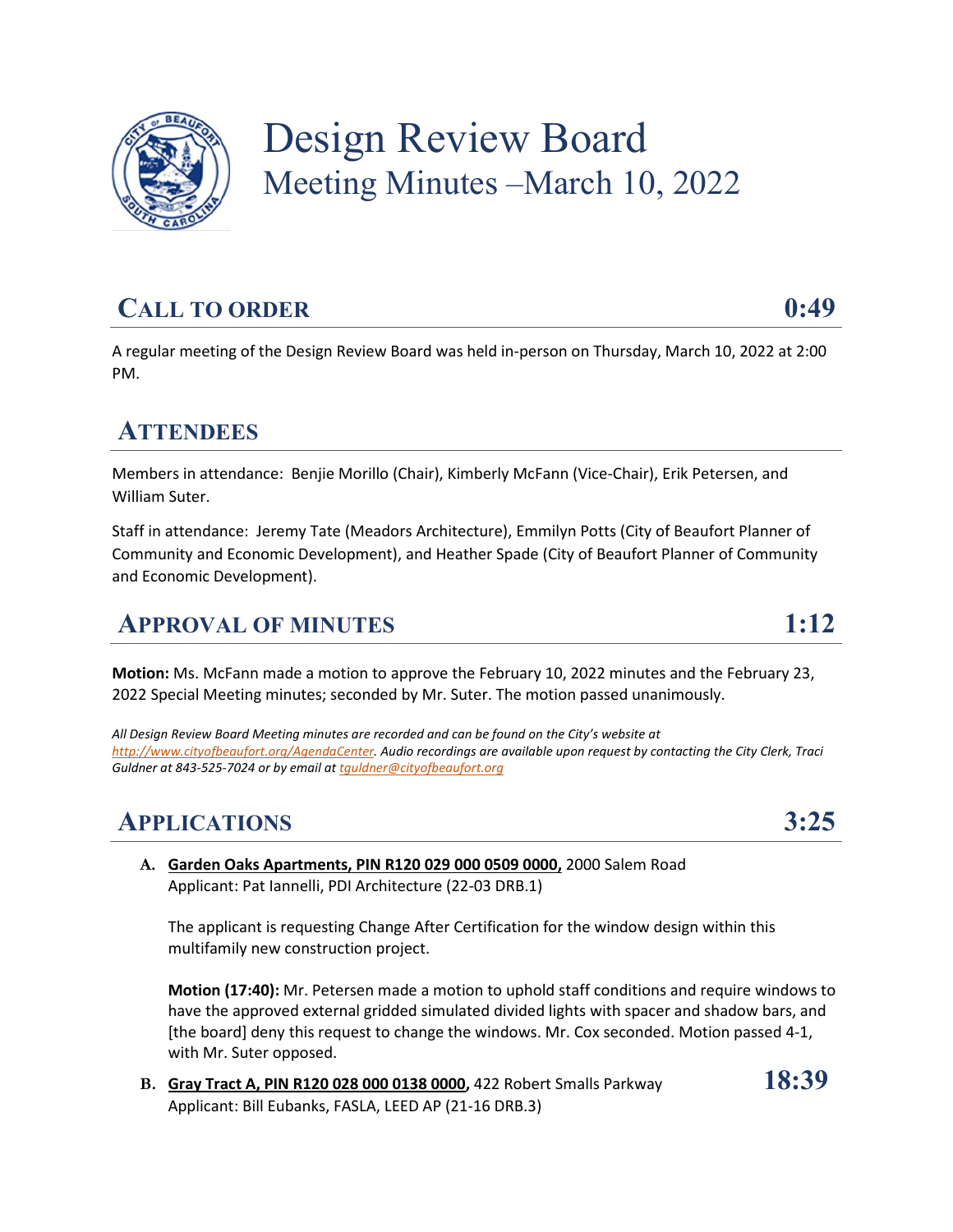The applicant is requesting preliminary approval of new construction of a multi-family development.

**Motion (1:00:51):** Mr. Morillo made a motion to defer the site plan, to locate the garages to not front the streets per Chapter 4.5.7.b.3: "'parking', on-site parking must be located behing the building and accessed off of rear alley," and all staff conditions, with the recommendation to reconfigure the rowhomes so that garages are not facing potential future street connections. Mr. Petersen seconded. Motion passed 4-1, with Ms. McFann opposing.

**Motion (1:18:10):** Ms. Mcfann moved to reconsider the previous motion. Mr. Suter seconded; the motion passed unanimously.

**Motion (1:28:41):** Ms. McFann moved that the board take a new vote on the previous motion: ' to defer the site plan, to locate the garages to not front the streets per Chapter 4.5.7.b.3: "'parking', on-site parking must be located behing the building and accessed off of rear alley," and all staff conditions, with the recommendation to reconfigure the rowhomes so that garages are not facing potential future street connections.' Mr. Petersen seconded; Motion failed 2-3 with Ms. McFann, Mr. Cox, and Mr. Suter opposing.

**Motion (1:43:04):** Ms. Mcfann made a motion to grant final approval to the site plan subject to staff conditions. Mr. Suter seconded; Motion failed 2-3, with Mr. Petersen, Mr. Morillo, and Mr. Cox opposing.

**Motion (1:45:00):** Ms. Mcfann made a motion for final approval of the site plan subject to staff conditions with the additional condition that the sidewalks be moved to the front of the accessory structures, front meaning street-side, subject to staff approval of the move. Mr. Cox seconded; The motion passed 3-2, with Mr. Morillo and Mr. Petersen opposing.

**Motion (2:01:35):** Ms. Mcfann made a motion recommending final approval subject to staff conditions and the following additional conditions:

- As to building 2, add two single windows to the elevation on each floor inside closets and convert the paneled area to lap siding
- As to buildings 2 and 3, continue the siding on each floor to turn corners into the breezeway to the point to the bottom of the stairway wall and the same distance on the end of the breezeway that doesn't have a stairway
- staff to monitor compliance with these conditions.

Mr. Petersen seconded, motion passed 4-1 with Mr. Cox abstaining from the vote.

**Motion (2:08:19):** Ms. McFann made a motion for final approval as to building 1 subject to staff conditions. Mr. Suter seconded. The motion passed unanimously.

**Motion (2:12:53):** Ms. McFann made a motion for final approval of the rowhouses with staff conditions with the additional condition that garage doors on the rowhouses be properly centered. Mr. Suter seconded. The motion passed unanimously.

**Motion (2:18:00):** Ms. McFann made a motion for final approval of the clubhouse subject to staff conditions. Mr. Morillo seconded. The motion passed unanimously.

**Motion (2:24:41):** Ms. McFann made a motion for final approval of the summer house and garage subject to staff conditions with the additional condition that the fireplace section be